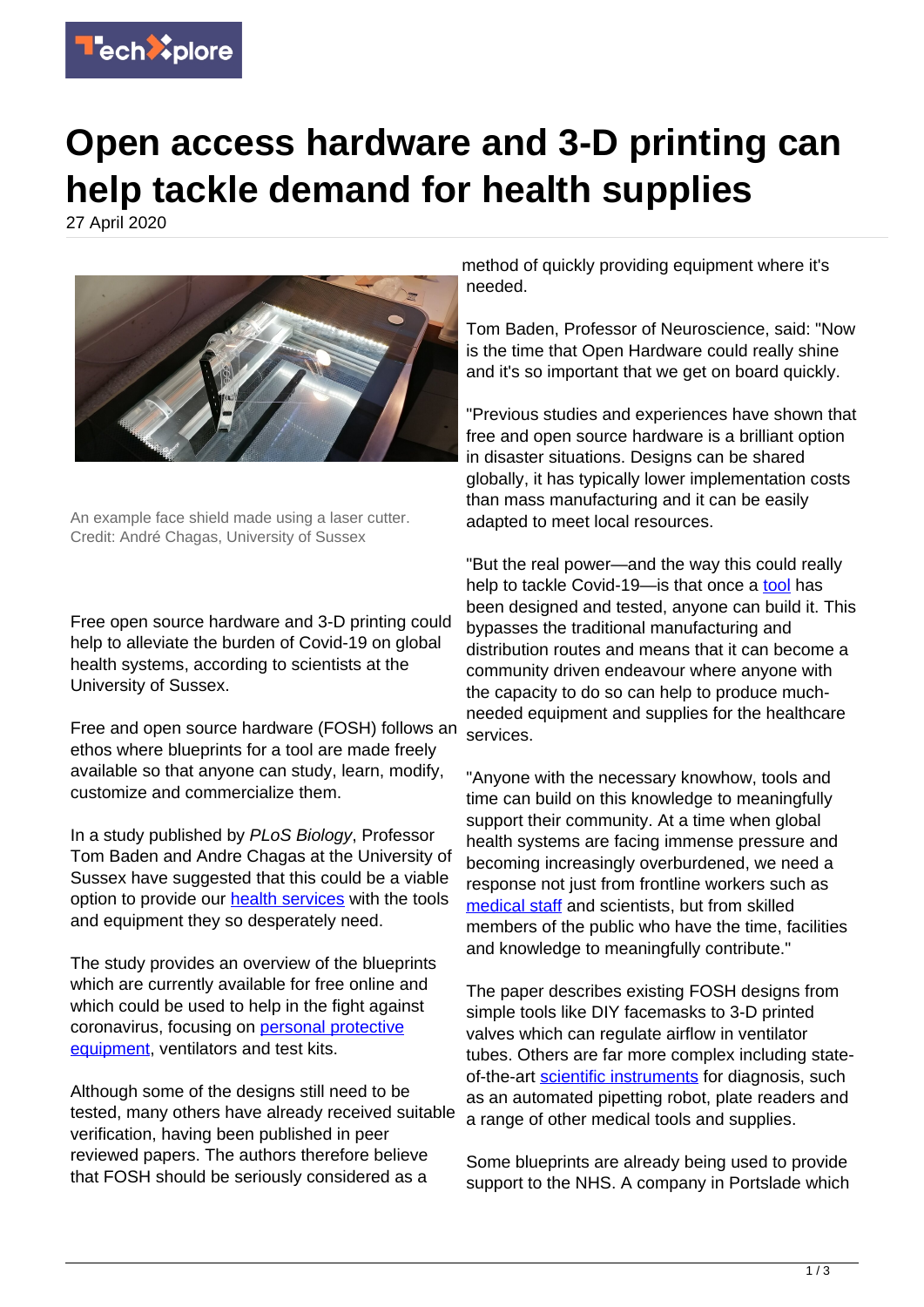

produce face visors have recently removed their patent and license and asked for support from anyone with a 3-D printer in order to produce more to meet demand and provide protection to NHS staff.

But for those unverified designs, testing and approval can be a lengthy process.

Andre Chagas said: "One thing governments could do right now, is to figure out a process in which we can legitimately fast track the testing and certification of tools which are in short supply."

"For instance, in Spain a group is already testing their ventilator designs with support from the government. While each country will have different rules and certifications to meet, this is a crucial moment for us to get together and figure out a single set of certification so that implementation can move faster."

Prof. Tom Baden added: "If governments can support this through financial support to ramp up production of the best tools, that would be incredibly useful right now.

"But asides from [financial support,](https://techxplore.com/tags/financial+support/) we also need support from those who actually know about the use of these tools, rather than just their design. To make this equipment properly and safely, we don't just need tech-savvy people building it. We need people in the healthcare sector who know how these tools should work and can actually test them. These people should contact ongoing products to see if they can help."

A team at the University of Sussex team recently finished creating 100 face shields which are to be tested within the NHS. Once the design is approved the University will launch a full-scale production operation, hoping to produce 1000 face shields a day by early May.

 **More information:** Andre Maia Chagas et al, Leveraging open hardware to alleviate the burden of COVID-19 on global health systems, PLOS Biology (2020). [DOI: 10.1371/journal.pbio.3000730](http://dx.doi.org/10.1371/journal.pbio.3000730) Provided by University of Sussex